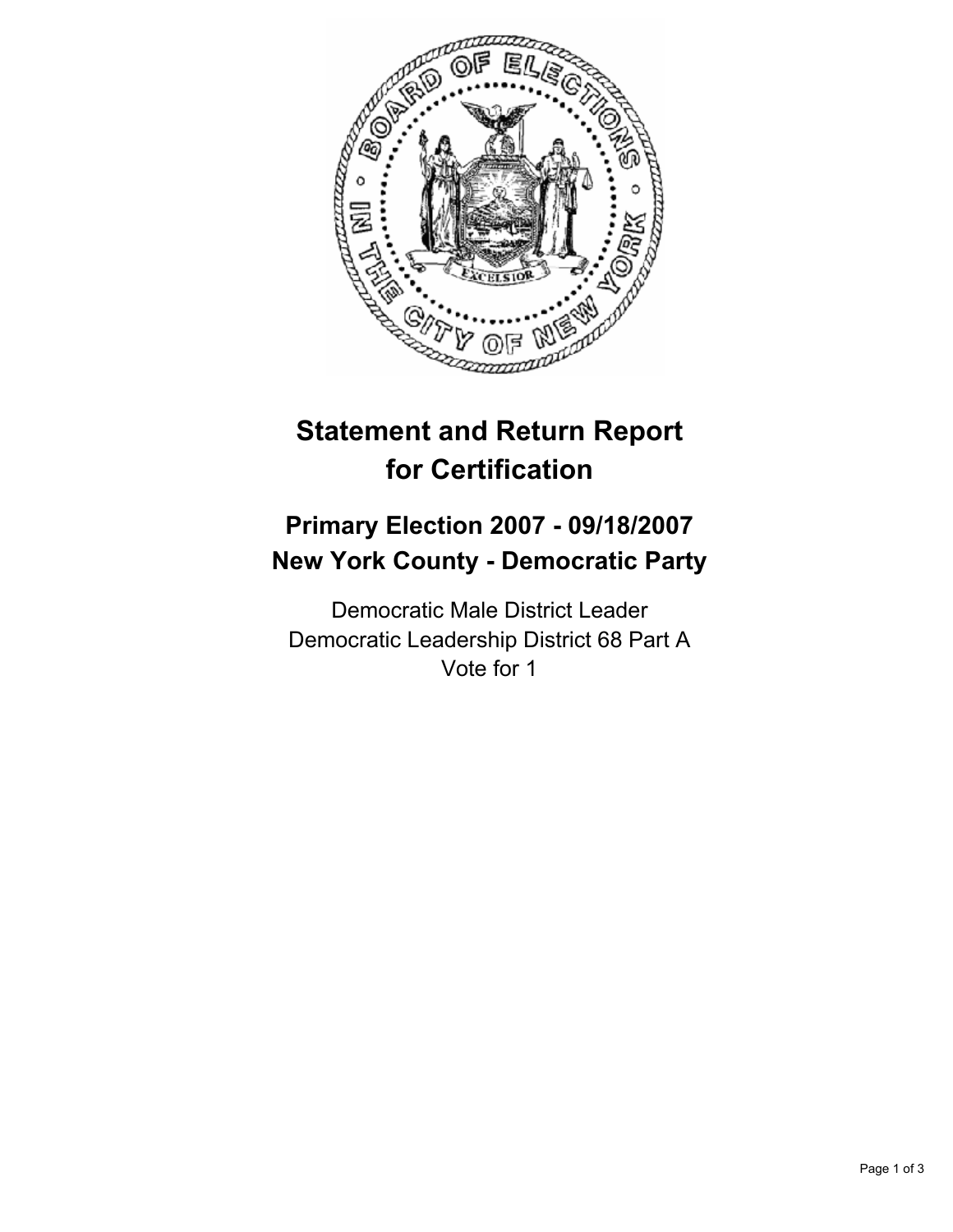

## **Assembly District 68**

| <b>EMERGENCY</b>       |       |
|------------------------|-------|
| ABSENTEE/MILITARY      | 18    |
| AFFIDAVIT              | 5     |
| EDUARDO FRANCO         | 109   |
| <b>EDWARD GIBBS</b>    | 270   |
| ADAM CLAYTON POWELL    | 377   |
| <b>JOHNNY C RIVERA</b> | 272   |
| <b>Total Votes</b>     | 1.028 |